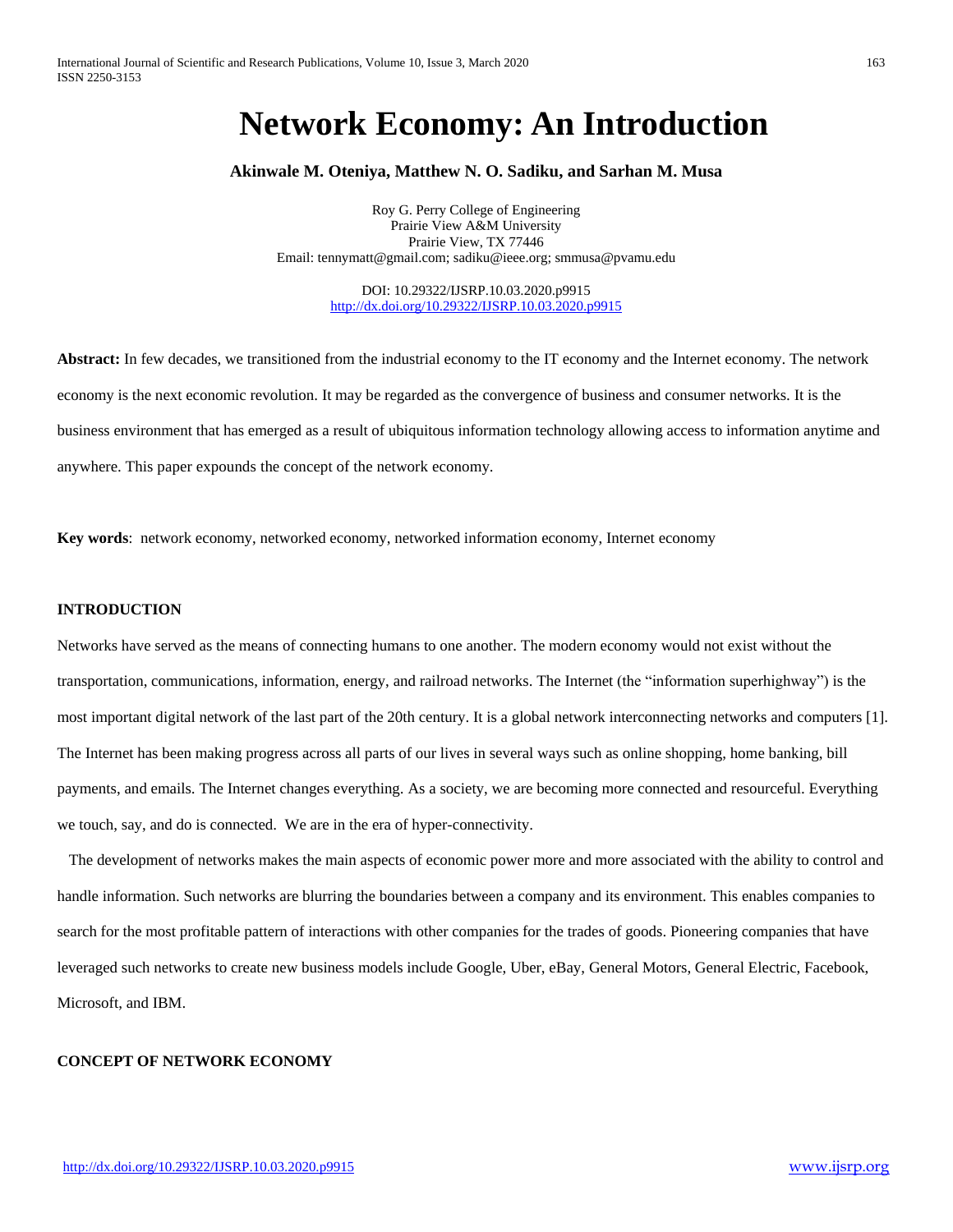Network economy (NE) refers to an emerging economic world reliant on information and communication technologies (ICT). It emerged in 1990s and may be regarded as a kind of new economic pattern, a transition from the industrial economy to the networked economy. It is based on modem electronic information technology, enabled by the Internet. It will involve changes in the way goods and services are created, produced, sold, and distributed. The elements of the networked economy are computers, connectivity, and knowledge. These three elements work together to create new economic relationships, as shown in Figure 1 [2].

 The idea of a network economy allows fundamental aspects of the new economy to be integrated into one single concept. The new economy is compared with the old as illustrated in Figure 2 [3]. Some see the networked economy as the natural outcome of what happens when all the actors inside a business ecosystem are interconnected. The interconnectedness takes some of the power away from producers of goods/services and puts it in the hands of consumers. At the heart of the network economy is the effective management of finite metabolic and cellular resources.

## **CHARACTERISTICS**

Network economy may be viewed from a number of perspectives: transition from the [industrial economy,](https://en.wikipedia.org/wiki/Industrial_economy) digital and information infrastructure, global scale, value networks, and [intellectual property](https://en.wikipedia.org/wiki/Intellectual_property) rights [4]. It is an emerging type of economic environment in the era of hyperconnectivity and arising from the digitization of fast-growing, real-time connections among people, devices, and businesses. The main feature of the network economy is a radical decentralization of physical capital necessary for the production, storage, distribution, and processing of information.

The three pillars of the networked economy are earning customer loyalty, enabling open innovation, and enhancing resource optimization [5].

*1. Earning Customer Loyalty:* The networked economy is already helping companies provide better, more personalized customer experiences. Customized delivery capability opens up all kinds of bundling and promotional opportunities.

*2. Enabling Open Innovation:* The networked economy will create entirely new ways of working. As the first generation of digital natives — people who have never known the world without computers and the Internet — millennials are natural networkers. That is a reality that businesses must embrace to attract the best employees and leverage their talents to fuel true innovation.

*3. Enhancing Resource Optimization:* The networked economy will make it possible for businesses to use all kinds of resources more efficiently and tap the capacity that we already have. If there is one area where resource optimization is needed more urgently than any other, it is agriculture.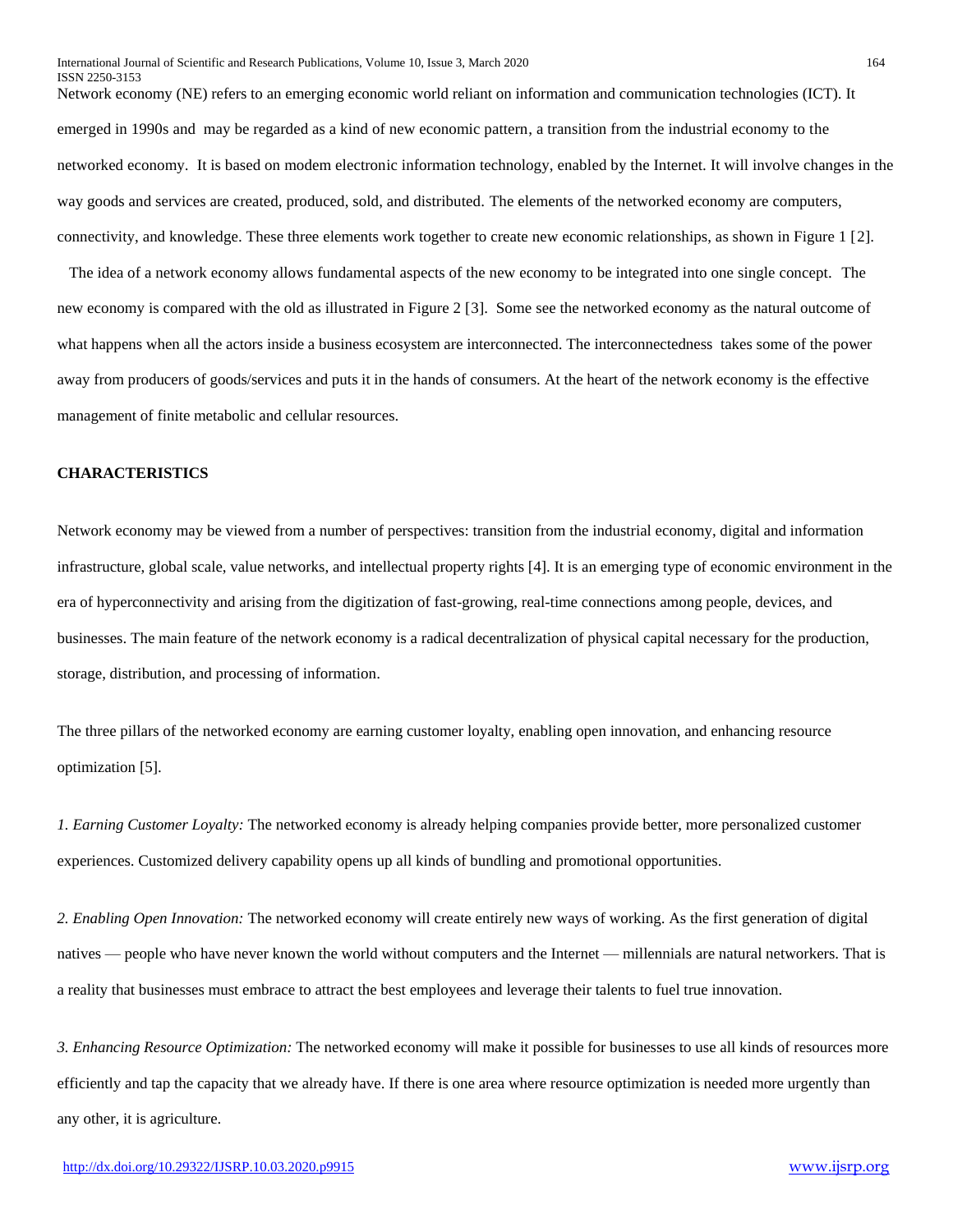In the network economy era, information resources have become the main resources in economic activities. Information resources are

the main resources. Information is a form of signal, message, or data. It may be useless information or false/harmful information. In

network economy, the pervasive flow of economic and financial information will be common.

The twelve principles of the network economy are listed as follows [6]:

- 1. The Law of Connection
- 2. The Law of Plentitude
- 3. The Law of Exponential Value
- 4. The law of Tipping Points
- 5. The Law of Increasing Returns
- 6. The Law of Inverse Pricing
- 7. The Law of Generosity
- 8. The Law of Allegiance
- 9. The Law of Devolution
- 10. The Law of Displacement
- 11. The Law of Churn
- 12. The Law of Inefficiencies

#### **APPLICATIONS**

It would be very difficult, if not impossible, to list every way that network economy has changed our lives. To stay competitive in recent years, companies had to change their inter-firm relationships and focus on their core competences. Network economies are the result of competition on price and quality [7]. The network economy has also quickly found its way into policy-making. Typical applications of network economy are presented as follows.

 *Information Marketing:* The continuing development of network economy is radically transforming information markets. Based on the modern marketing economy, the network economy has its own ethics, which may be multifold in different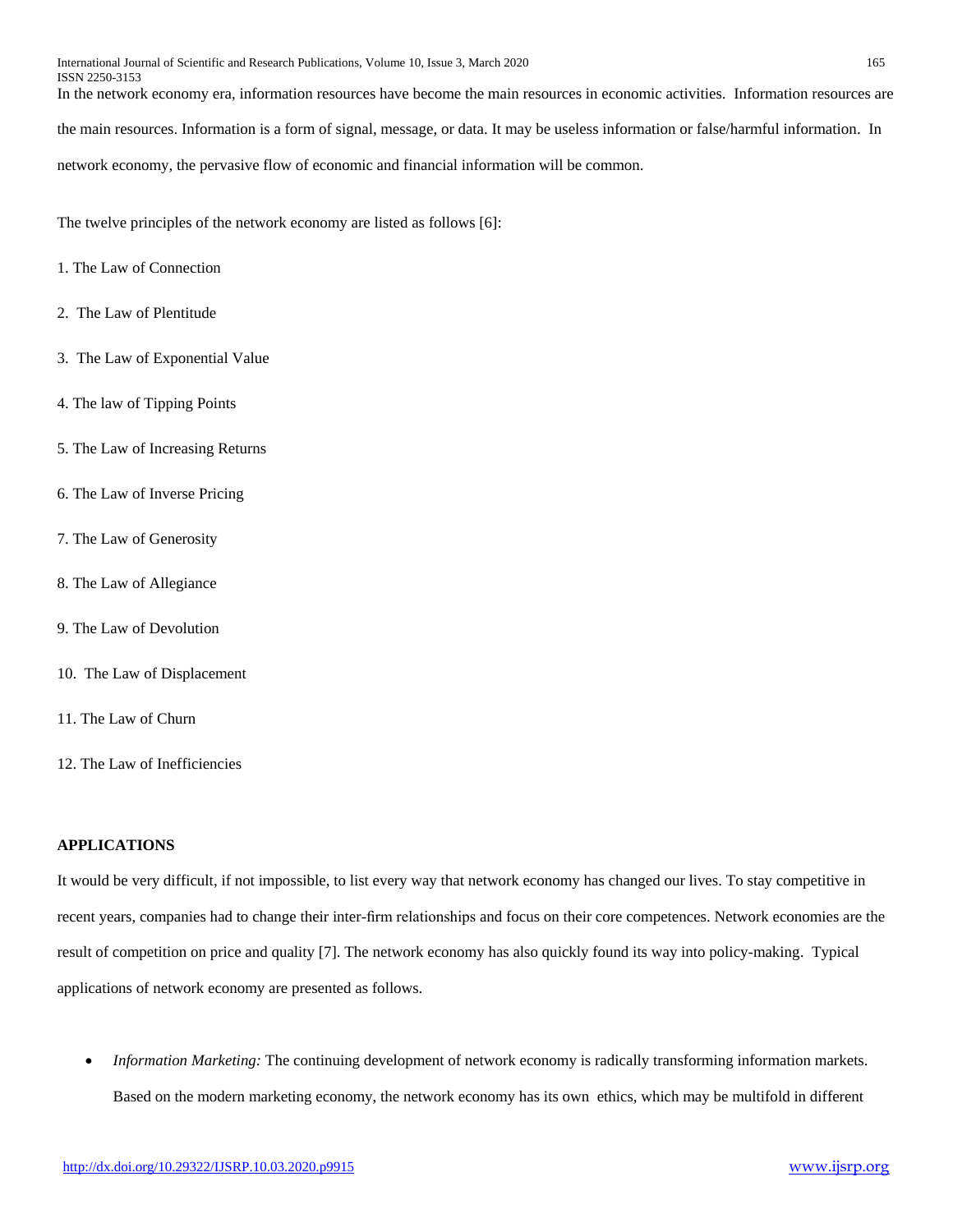countries, nations and regions. One benefit of competitive markets is that producers are likely to lose their ability to extract monopoly prices and profits [8].

- *Libraries:* The value of a library is ability to offer its patrons access to a range of information goods and service. Libraries face new challenges and competition. They compete with alternative storage, retrieval, and distribution systems. They will need to adapt. Consumers increasingly place little value on the value of the content (information) and their ability to find, access, and utilize it [8].
- *Internet Economy:* This refers to economic activities where Internet acts as the core infrastructure. The Internet is changing many lives and providing a great deal of new wealth to society. The Internet creates value by reducing the costs of transmitting information. The new economy enables businesses to create value by leveraging the Internet to expand their reach to customers and establish virtual markets [9].
- *eCommerce:* Electronic commerce (ecommerce) is the process of conducting business over computer networks such as the Internet. It has revolutionized business transactions by enabling the consumers to purchase, invest, bank, and communicate from virtually anytime, anywhere. Continuous changes in consumer preferences, technology, and the competitive environment are posing risks and creating opportunities with existing business and operational model. Trust is key to enable eCommerce and interpersonal transactions. Ecommerce has created opportunities for businesses to reach consumers directly [10]. We are beginning to cut out the middle man.

## **BENEFITS AND CHALLENGES**

In the near future, network economy will offer unprecedented opportunities for innovation, and businesses and improve the lives of billions worldwide. Since information can be shared instantly and inexpensively on a global scale, centralized decision making and expensive bureaucracies are minimized. Large companies will manage their sales, invoicing, and logistics through global networks that connect a billion computing devices without customers being aware of the enterprise physical location [4]. NE creates unprecedented new opportunities for innovation, collaboration, and customization. It is remolding labor market.

As with any revolution, the shift to the networked economy comes with a wide range of challenges that must be addressed. A network economy raises some vital issues with respect to intellectual property, privacy, and security. Ownership is being replaced by access rights. The network economy increases the difficulties of protecting copyrights. Being a newly built economic world, there are not yet laws and ethical standards. Standards are necessary for network economy to function optimally because of two factors: (1) consumer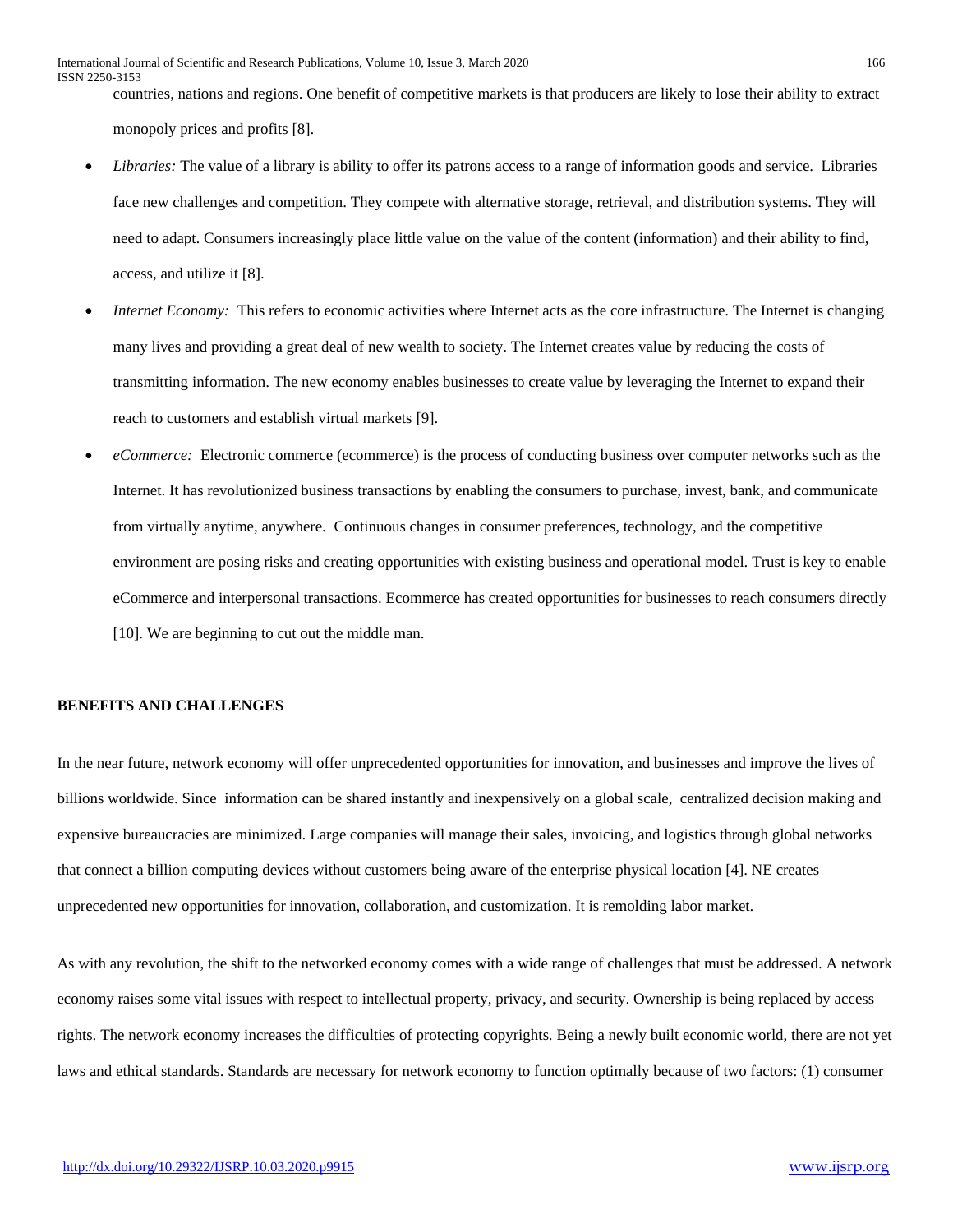expectations and (2) interoperability. Standards provide the information to producers and consumers that enable them to judge the quality and safety of the products [11]. The potential benefits of the NE far outweigh any growing pains.

## **CONCLUSION**

The development of network economy creates infinite and boundless growth, knowledge-based production, increased productivity, optimal allocation of resources, and the perfect competitive market system. The new economy is meant to designate the future manner of life, which translates into the individual freedom, social and economic autonomy, and the abolition of bureaucratic interventions and regulations of the states [12]. Network economy will act as the engine that drives world development and serve as the carrier of new economic exchanges and social life.

 Organizations can no longer be contented doing the same thing they have been doing for years. They must adapt and stay ahead of competitors. The borderless nature of the Web guarantees that in the economy of future will be increasingly global, electronic, and Internet-based. More information about network economy can be found in the books in [ 13-21].

#### **REFERENCES**

[1] N. Economides, "The Internet and network economics,"

http://neconomides.stern.nyu.edu/networks/Economides\_Internet\_and\_Network\_Economics.pdf

[2] "The networked economy: A new way of doing business," 2001

https://slideplayer.com/slide/7368400/

[3] "The place of 'business modelling' within the networked economy,"

https://www.researchgate.net/figure/The-place-of-Business-Modelling-within-the-Networked-Economy-3\_fig2\_260121763

[4] "Network economy," *Wikipedia*, the free encyclopedia

.https://en.wikipedia.org/wiki/Network\_economy

[5] [MIT Technology Review Insights,](https://www.technologyreview.com/profile/mit-technology-review-insights/) "Revolution in progress: The networked economy," August 2014,

https://www.technologyreview.com/s/530241/revolution-in-progress-the-networked-economy/

[6] "Twelve principles of the network economy Kelly,"

https://www.mbaskool.com/business-concepts/marketing-and-strategy-terms/3443-twelve-principles-of-the-network-economy-kevin-kelly.html

[7] P. Cabus and W. Vanhaverbeke, "The territoriality of the network economy and urban networks: Evidence from flanders," *Entrepreneurship and Regional Development*, vol. 18, no. 1, 2006, pp. 25-53.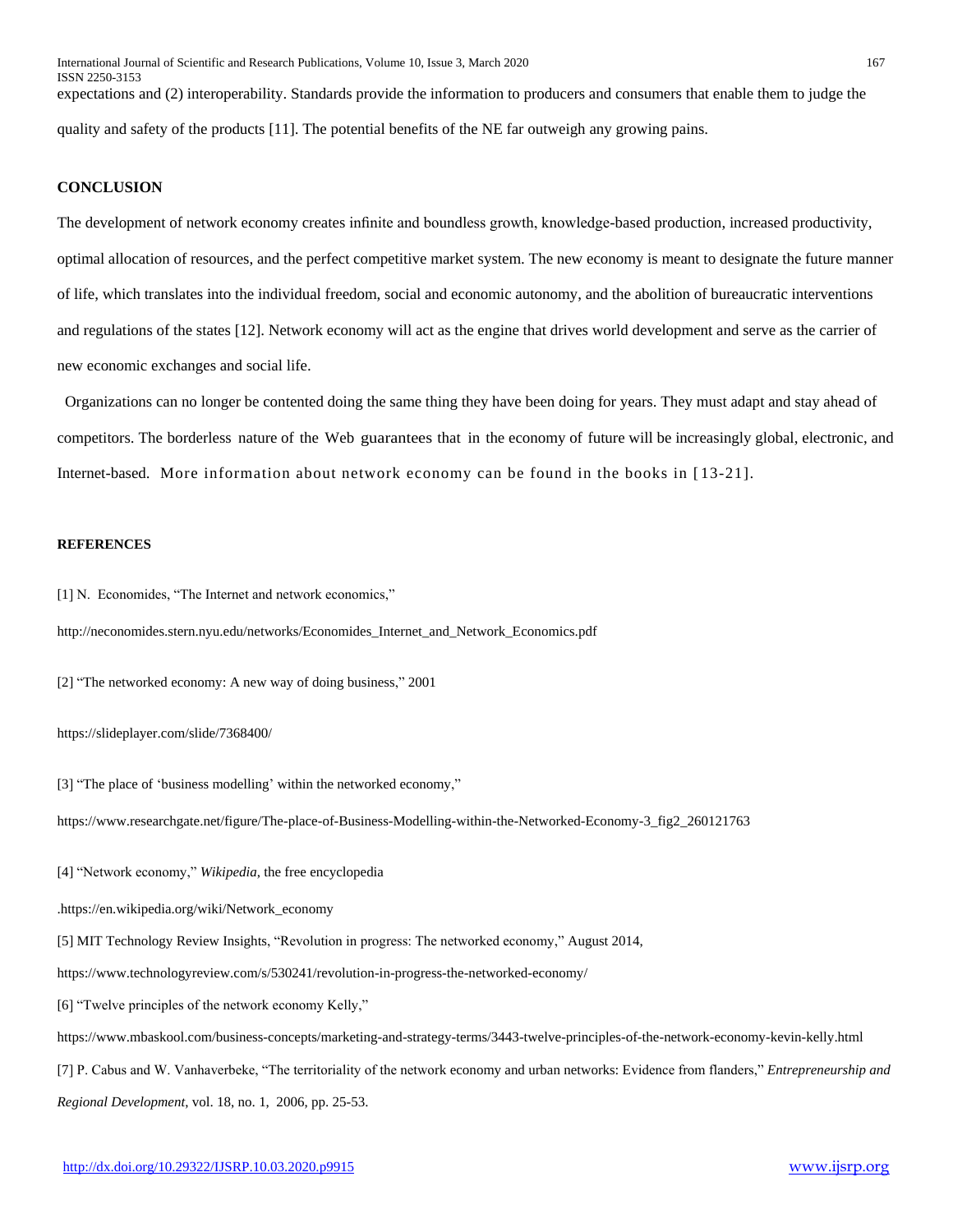*[Information Science and Technology,](https://onlinelibrary.wiley.com/journal/15508390)* vol. 45, no. 1, 2009.

- [9] M. N. O. Sadiku, S. M. Musa, and O. S. Musa, "Internet economy*," International Journal of Engineering Research and Advanced Technology*, vol. 3, no. 10, Oct. 2017, pp. 48-51.
- [10] M.N.O. Sadiku, S.M. Musa, and O. D. Momoh, "E-Commerce: A primer," *International Journal of Advances in Scientific Research and Engineering*, vol. 2, no. 11, Dec. 2016, pp. 21-26.
- [11] D. A. Balto, "Standard setting in the 21st century network economy," *The Computer & Internet Lawyer*, vol. 18, no. 6, June 2001, pp. 5- 19.
- [12] L. Fekete, "The ethics of economic interactions in the network economy," *Information, Community & Society*, vol. 9, no. 6, 2006, pp. 737-760.
- [13] C. Shapiro and H. R. Varian, *Information Rules: A Strategic Guide to the Network Economy.* Cambridge, MA: Harvard Business School Press, 1999.
- [14] A. P. de Man, *[The Network Economy](https://ideas.repec.org/b/elg/eebook/3189.html)*. Edward Elgar Publishing, 2004.
- [15] P. J. van Baalen and L. T. Moratis**,** *Management Education in the Network Economy: Its Context, Content, and Organization.* Springer, 2001.
- [16] J. R. Lincoln and M. L. Gerlach, *Japan's Network Economy: Structure, Persistence, and Change.* Cambridge, UK: Cambridge University Press, 2004.
- [17] B. Johanson, C. Kartsson, and L. Wstin (eds.), *Patterns of a Network Economy*. New York, Springer-Verlag, 1994.
- [18] D. Battu, *Communication Networks Economy*. ISTE- Wiley, 2016.
- [19] R. Hassan, *The Chronoscopic Society: Globalization, Time and Knowledge in the Network Economy.* New York: Peter Lang, 2003.
- [20] K. Kelly, *New Rules For the New Economy: Ten Radical Strategies for a Connected World.* New York, NY: Penguin Group, 1998.
- [21] [R. Beck,](https://www.orellfuessli.ch/shop/home/mehr-von-suche/ANY/sa/roman_beck.html;jsessionid=88F81EB1E088A00DCC9A2DB865B74514.shoptc13?mehrVon=Roman+Beck) *The Network(ed) Economy: The Nature, Adoption and Diffusion of Communication Standards.* Springer, 2006.

#### **ABOUT THE AUTHORS**

Matthew N.O. Sadiku [\(sadiku@iee.org\)](mailto:sadiku@iee.org) is a professor at Prairie View A&M University, Texas. He is the author of several books and papers. He is an IEEE fellow. His research interests include computational electromagnetics and computer networks.

Akinwale M. Oteniya [\(tennymatt@gmail.com\)](mailto:tennymatt@gmail.com) received his MSc degree from Prairie View A&M University. His research interests include robotics, micro devices, smart technologies, electrical distribution, cyber security, and big data.

Sarhan M. Musa [\(smmusa@pvamu.edu\)](mailto:smmusa@pvamu.edu) is a professor in the Department of Engineering Technology at Prairie View A&M University, Texas. He has been the director of Prairie View Networking Academy, Texas, since 2004. He is an LTD Sprint and Boeing Welliver Fellow.